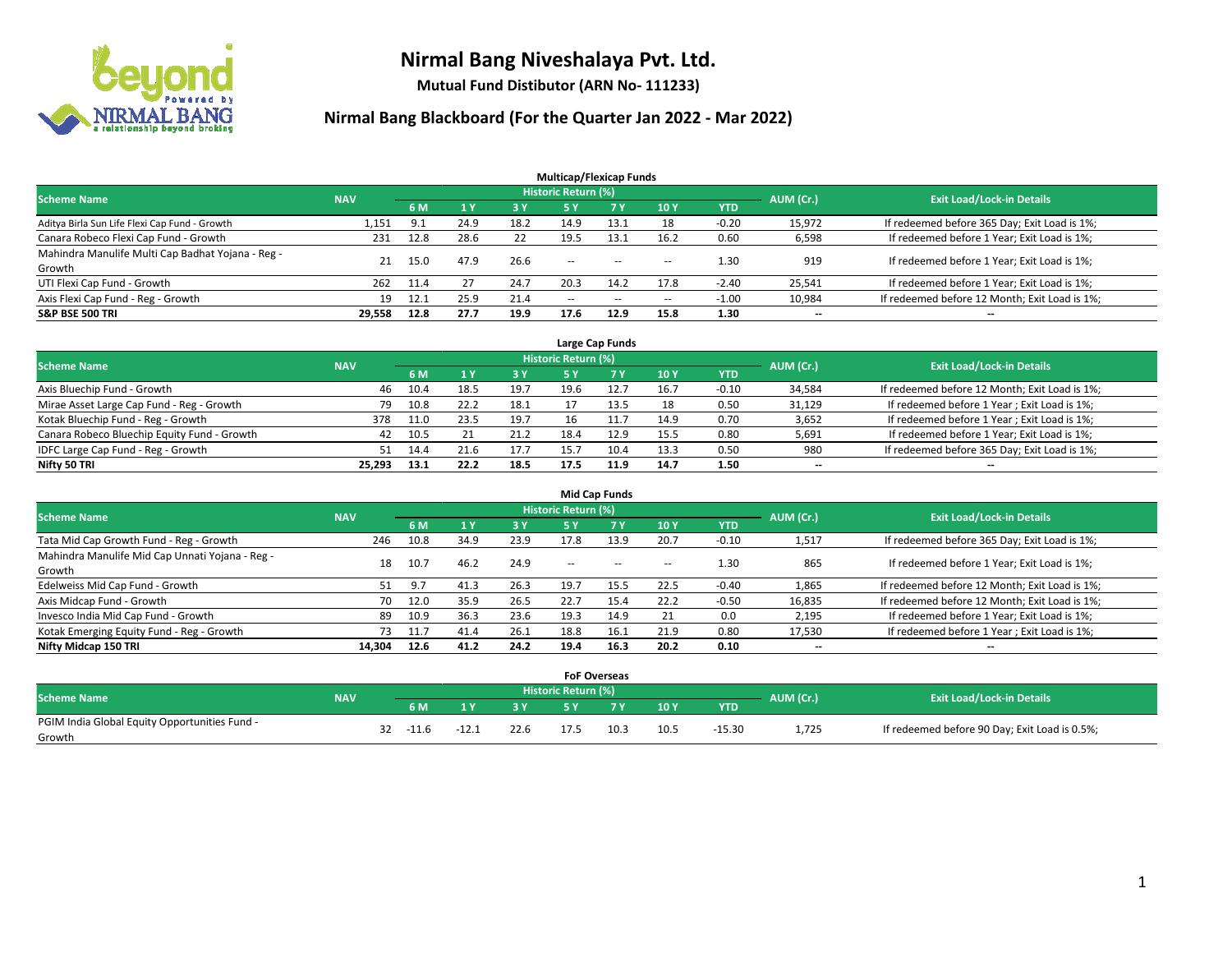

**Mutual Fund Distibutor (ARN No- 111233)**

| Large & Midcap                                 |            |      |      |      |                     |      |      |            |           |                                              |  |  |  |
|------------------------------------------------|------------|------|------|------|---------------------|------|------|------------|-----------|----------------------------------------------|--|--|--|
| <b>Scheme Name</b>                             | <b>NAV</b> |      |      |      | Historic Return (%) |      |      |            | AUM (Cr.) | <b>Exit Load/Lock-in Details</b>             |  |  |  |
|                                                |            | 6 M  |      | 3 Y  | 5 Y                 |      | 10Y  | <b>YTD</b> |           |                                              |  |  |  |
| Mirae Asset Emerging Bluechip Fund - Growth    | 99         | 12.0 | 32.6 | 25.8 | 21.6                | 19.1 | 25.4 | 1.00       | 21,972    | If redeemed before 1 Year; Exit Load is 1%;  |  |  |  |
| Canara Robeco Emerging Equities - Growth       | 165        | 12.0 | 31.8 | 22.8 | 19.2                |      | 23.5 | $-0.10$    | 12,459    | If redeemed before 1 Year; Exit Load is 1%;  |  |  |  |
| HDFC Large and Mid Cap Fund - Growth           | 188        | 13.0 | 37.4 | 19.9 | 15.9                | 10.6 | 13.6 | 1.50       | 3,744     | If redeemed before 1 Year; Exit Load is 1%;  |  |  |  |
| Kotak Equity Opportunities Fund - Reg - Growth | 198        | 10.2 | 27.6 | 20.7 | 16.5                |      |      | 1.80       | 8,663     | If redeemed before 1 Year; Exit Load is 1%;  |  |  |  |
| Tata Large & Mid Cap Fund - Reg - Growth       | 331        | 9.7  | 26.3 | 20   | 15.5                | 12.2 | 16.6 | 1.70       | 2,854     | If redeemed before 365 Day; Exit Load is 1%; |  |  |  |
| NIFTY Large Midcap 250 TRI                     | 12.376     | 12.8 | 31.9 | 21.3 | 18.4                | 14.3 | 17.8 | 0.70       | $- -$     | $\overline{\phantom{a}}$                     |  |  |  |

| <b>Focused Funds</b>                                |            |      |      |      |                            |           |        |            |           |                                                |  |  |  |
|-----------------------------------------------------|------------|------|------|------|----------------------------|-----------|--------|------------|-----------|------------------------------------------------|--|--|--|
| <b>Scheme Name</b>                                  | <b>NAV</b> |      |      |      | <b>Historic Return (%)</b> |           |        |            | AUM (Cr.) | <b>Exit Load/Lock-in Details</b>               |  |  |  |
|                                                     |            | 6 M  | 1 Y  | 3 Y  | <b>5Y</b>                  | <b>7Y</b> | 10Y    | <b>YTD</b> |           |                                                |  |  |  |
| Axis Focused 25 Fund - Growth                       | 45         | 8.2  | 18.8 | 20.5 | 19.2                       | 14.3      | $\sim$ | $-2.30$    | 20.427    | If redeemed before 12 Month; Exit Load is 1%;  |  |  |  |
| Nippon India Focused Equity Fund - Reg - Growth     | 79         | 14.0 | 33.5 | 21.1 |                            |           | 19.4   | 4.00       | 5,699     | If redeemed before 12 Months; Exit Load is 1%; |  |  |  |
| ICICI Prudential Focused Equity Fund - Ret - Growth | 50         | 13.3 | 29.7 | 20.4 | 14.9                       | 10.8      | 14.5   | 0.50       | 2,607     | If redeemed before 1 Year; Exit Load is 1%;    |  |  |  |
| SBI Focused Equity Fund - Growth                    | 245        | 15.2 | 36.5 | 23.3 | 20                         | 14.9      | 19.2   | $-2.70$    | 23.717    | If redeemed before 1 Year; Exit Load is 1%;    |  |  |  |
| <b>S&amp;P BSE 500 TRI</b>                          | 29.558     | 12.8 | 27.7 | 19.9 | 17.6                       | 12.9      | 15.8   | 1.30       | $- -$     | $\overline{\phantom{a}}$                       |  |  |  |

| <b>Small Cap Funds</b>                     |            |                                  |      |      |      |      |        |            |        |                                               |  |  |  |
|--------------------------------------------|------------|----------------------------------|------|------|------|------|--------|------------|--------|-----------------------------------------------|--|--|--|
| <b>Scheme Name</b>                         | AUM (Cr.)  | <b>Exit Load/Lock-in Details</b> |      |      |      |      |        |            |        |                                               |  |  |  |
|                                            | <b>NAV</b> | 6 M                              |      | 3 Y  | 5 Y  |      | 10Y    | <b>YTD</b> |        |                                               |  |  |  |
| Axis Small Cap Fund - Reg - Growth         | 63         | 15.2                             | 55.4 | 32.9 | 23.4 | 18.3 | $\sim$ | 1.00       | 8,179  | If redeemed before 12 Month; Exit Load is 1%; |  |  |  |
| Kotak Small Cap Fund - Reg - Growth        | 169        | 16.0                             | 63.9 | 35.2 | 22.5 | 18.4 | 22.7   | 0.90       | 6,762  | If redeemed before 1 Year; Exit Load is 1%;   |  |  |  |
| Nippon India Small Cap Fund - Reg - Growth | 89         | 17.6                             | 71.8 | 31.3 | 23.4 | 19.5 | 26.7   | 1.50       | 18,832 | If redeemed before 1 Month; Exit Load is 1%;  |  |  |  |
| DSP Small Cap Fund - Reg - Growth          | 115        | 16.0                             | 58.5 | 29.6 | 17.3 |      | 23.7   | 2.00       | 8,786  | If redeemed before 12 Month; Exit Load is 1%; |  |  |  |
| SBI Small Cap Fund - Growth                | 108        | 14.4                             | 46.1 | 29.5 | 23.8 | 19.9 | 26.4   | 2.00       | 11,251 | If redeemed before 1 Year; Exit Load is 1%;   |  |  |  |
| Nifty Smallcap 250 TRI                     | 12.447     | 13.7                             | 61.2 | 26   | 16.6 | 13.9 | 17.9   | 2.40       | $- -$  | $- -$                                         |  |  |  |

| ELSS Schemes (Tax Saving u/s 80-C)           |            |      |      |      |           |                                  |        |            |                          |       |  |  |  |
|----------------------------------------------|------------|------|------|------|-----------|----------------------------------|--------|------------|--------------------------|-------|--|--|--|
| <b>Scheme Name</b>                           | <b>NAV</b> |      |      |      | AUM (Cr.) | <b>Exit Load/Lock-in Details</b> |        |            |                          |       |  |  |  |
|                                              |            | 6 M  |      | 3 Y  | 5 Y       | <b>7Y</b>                        | 10Y    | <b>YTD</b> |                          |       |  |  |  |
| Axis Long Term Equity Fund - Growth          | 73.        |      |      | 20.6 | 18.6      | 13.3                             | 20     | $-1.90$    | 33,785                   | Nil   |  |  |  |
| Canara Robeco Equity Tax Saver Fund - Growth | 118        | 12.3 | 29.3 | 23.9 | 20.3      | 13.8                             | 17.2   | 0.40       | 3,098                    | Nil   |  |  |  |
| Kotak Tax Saver Fund - Reg - Growth          | 73         | 11.8 | 30.6 | 20.8 | 16.8      | 12.8                             | 16.3   | 2.10       | 2,418                    | Nil   |  |  |  |
| Invesco India Tax Plan - Growth              | 85         | 11.5 | 28.7 | 20.3 | 17.8      | 13.7                             | 18     | 0.40       | 1,934                    | Nil   |  |  |  |
| Mirae Asset Tax Saver Fund - Reg - Growth    | 32         | 11.6 | 29.5 | 24   | 21.4      | $\sim$                           | $\sim$ | 0.90       | 10,660                   | Nil   |  |  |  |
| <b>S&amp;P BSE 200</b>                       | 7,634      | 12.2 | 23.8 | 17.9 | 16.1      | 11.3                             | 14.1   | 1.30       | $\overline{\phantom{a}}$ | $- -$ |  |  |  |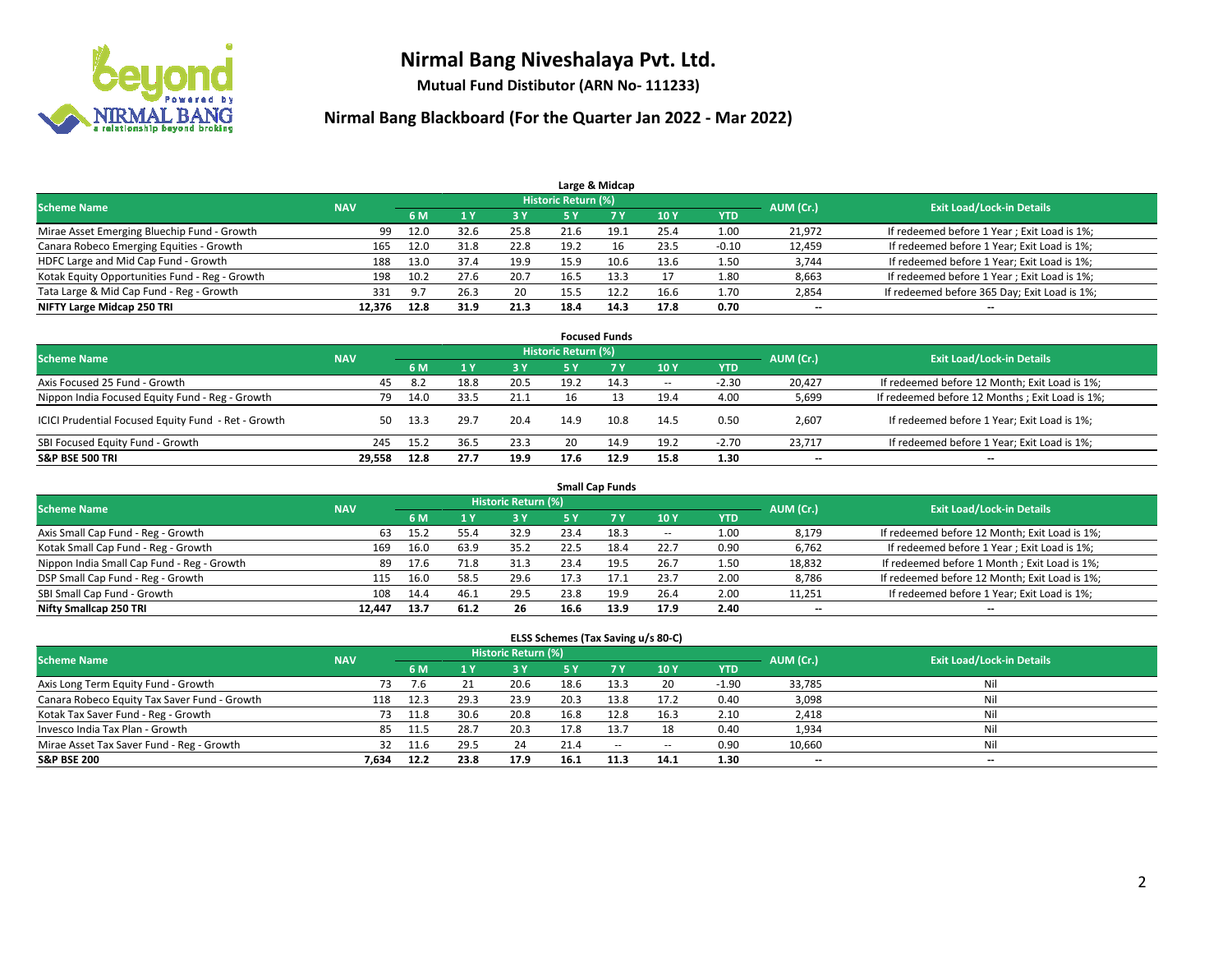

**Mutual Fund Distibutor (ARN No- 111233)**

| <b>Solution Oriented</b>                                  |            |      |      |                            |      |      |      |            |           |                                               |  |  |  |
|-----------------------------------------------------------|------------|------|------|----------------------------|------|------|------|------------|-----------|-----------------------------------------------|--|--|--|
| <b>Scheme Name</b>                                        | <b>NAV</b> |      |      | <b>Historic Return (%)</b> |      |      |      |            | AUM (Cr.) | <b>Exit Load/Lock-in Details</b>              |  |  |  |
|                                                           |            | 6 M  | 1 Y  | 3 Y                        | 5 Y  | 7 Y  | 10Y  | <b>YTD</b> |           |                                               |  |  |  |
| <b>HDFC Childrens Gift Fund</b>                           | 188        | 8.4  | 25   | 17.2                       | 15.3 | 12.2 | 16.2 | 1.50       | 5,355     | Nil                                           |  |  |  |
| Tata Retirement Savings Fund - Moderate Plan - Reg        | 43         | 7.8  | 16.3 | 14.7                       | 14   | 11.9 | 15.5 | $-0.90$    | 1,629     | If redeemed before 61 Month; Exit Load is 1%; |  |  |  |
| Tata Retirement Savings Fund - Progressive Plan -<br>Reg  | 43         | 8.2  | 18   | 16.3                       | 15.7 | 12.6 | 15.4 | $-1.30$    | 1,244     | If redeemed before 61 Month; Exit Load is 1%; |  |  |  |
| Tata Retirement Savings Fund - Reg - Conservative<br>Plan | 25         | 3.1  | 6.5  | q                          | 8    | 8.1  | 9.4  | $-0.40$    | 189       | If redeemed before 61 Month; Exit Load is 1%; |  |  |  |
| <b>S&amp;P BSE 200</b>                                    | 7.634      | 12.2 | 23.8 | 17.9                       | 16.1 | 11.3 | 14.1 | 1.30       |           | --                                            |  |  |  |

| <b>Index Fund</b>                                             |                                                         |      |      |        |        |                |                          |            |                          |                                               |  |  |  |  |  |
|---------------------------------------------------------------|---------------------------------------------------------|------|------|--------|--------|----------------|--------------------------|------------|--------------------------|-----------------------------------------------|--|--|--|--|--|
|                                                               | Historic Return (%)<br><b>Scheme Name</b><br><b>NAV</b> |      |      |        |        |                |                          |            |                          |                                               |  |  |  |  |  |
|                                                               |                                                         | 6 M  | 1Y   | 3 Y    | 5 Y    | 7 <sub>V</sub> | <b>10Y</b>               | <b>YTD</b> | AUM (Cr.)                | <b>Exit Load/Lock-in Details</b>              |  |  |  |  |  |
| HDFC Index Fund-NIFTY 50 Plan                                 | 162                                                     | 12.8 | 21.6 | 17.8   | 16.9   | 11.4           | 14                       | 1.50       | 4,434                    | If redeemed before 3 Day; Exit Load is 0.25%; |  |  |  |  |  |
| ICICI Prudential Nifty Next 50 Index Fund - Growth            | 37                                                      | 9.0  | 25.2 | 15.3   | 13.3   | 11.9           | 16                       | $-0.10$    | 1,869                    | Nil                                           |  |  |  |  |  |
| Motilal Oswal Nifty Midcap 150 Index Fund - Reg -<br>Growth   | 20                                                      | 12.0 | 39.4 | $\sim$ | $\sim$ | $\sim$         | $\overline{\phantom{a}}$ | 0.0        | 448                      | If redeemed before 15 Day; Exit Load is 1%;   |  |  |  |  |  |
| Motilal Oswal Nifty Smallcap 250 Index Fund - Reg -<br>Growth | 22                                                      | 12.6 | 58   | $\sim$ | $-$    |                | $\overline{\phantom{a}}$ | 2.30       | 252                      | If redeemed before 15 Day; Exit Load is 1%;   |  |  |  |  |  |
| UTI Nifty Index Fund - Growth                                 | 117                                                     | 12.9 | 21.8 | 18.1   | 17.1   | 11.5           | 14.1                     | 1.50       | 5,841                    | Nil                                           |  |  |  |  |  |
| Nifty 50 TRI                                                  | 25,293                                                  | 13.1 | 22.2 | 18.5   | 17.5   | 11.9           | 14.7                     | 1.50       | $\overline{\phantom{a}}$ | $\overline{\phantom{a}}$                      |  |  |  |  |  |

| <b>Contra/Value Fund</b>                |            |      |      |                            |      |      |      |      |           |                                              |  |  |  |
|-----------------------------------------|------------|------|------|----------------------------|------|------|------|------|-----------|----------------------------------------------|--|--|--|
| <b>Scheme Name</b>                      | <b>NAV</b> |      |      | <b>Historic Return (%)</b> |      |      |      |      | AUM (Cr.) | <b>Exit Load/Lock-in Details</b>             |  |  |  |
|                                         |            | 6 M  |      | 3 Y                        |      | 7 Y  | 10Y  | YTD  |           |                                              |  |  |  |
| Invesco India Contra Fund - Growth      | 78         | 10.7 | 25.3 | 19.2                       | 18.1 |      | 18.4 | 1.00 | 8,556     | If redeemed before 1 Year; Exit Load is 1%;  |  |  |  |
| IDFC Sterling Value Fund - Reg - Growth | 92         | 17.2 | 59.3 | 23.3                       | 19   | 13.8 | 19   | 1.40 | 4,438     | If redeemed before 365 Day; Exit Load is 1%; |  |  |  |
| SBI Contra Fund - Growth                | 205        | 14.8 | 43.3 | 25.4                       | 18   | 12.5 | 15.7 | 0.90 | 3,544     | If redeemed before 1 Year; Exit Load is 1%;  |  |  |  |
| UTI Value Opportunities Fund - Growth   | 101        | 10.4 | 25.9 | 20.4                       | 16.3 | 10.5 | 14.3 | 1.10 | 6,644     | If redeemed before 1 Year; Exit Load is 1%;  |  |  |  |
| <b>S&amp;P BSE 500 TRI</b>              | 29,558     | 12.8 | 27.7 | 19.9                       | 17.6 | 12.9 | 15.8 | 1.30 | $-$       | $- -$                                        |  |  |  |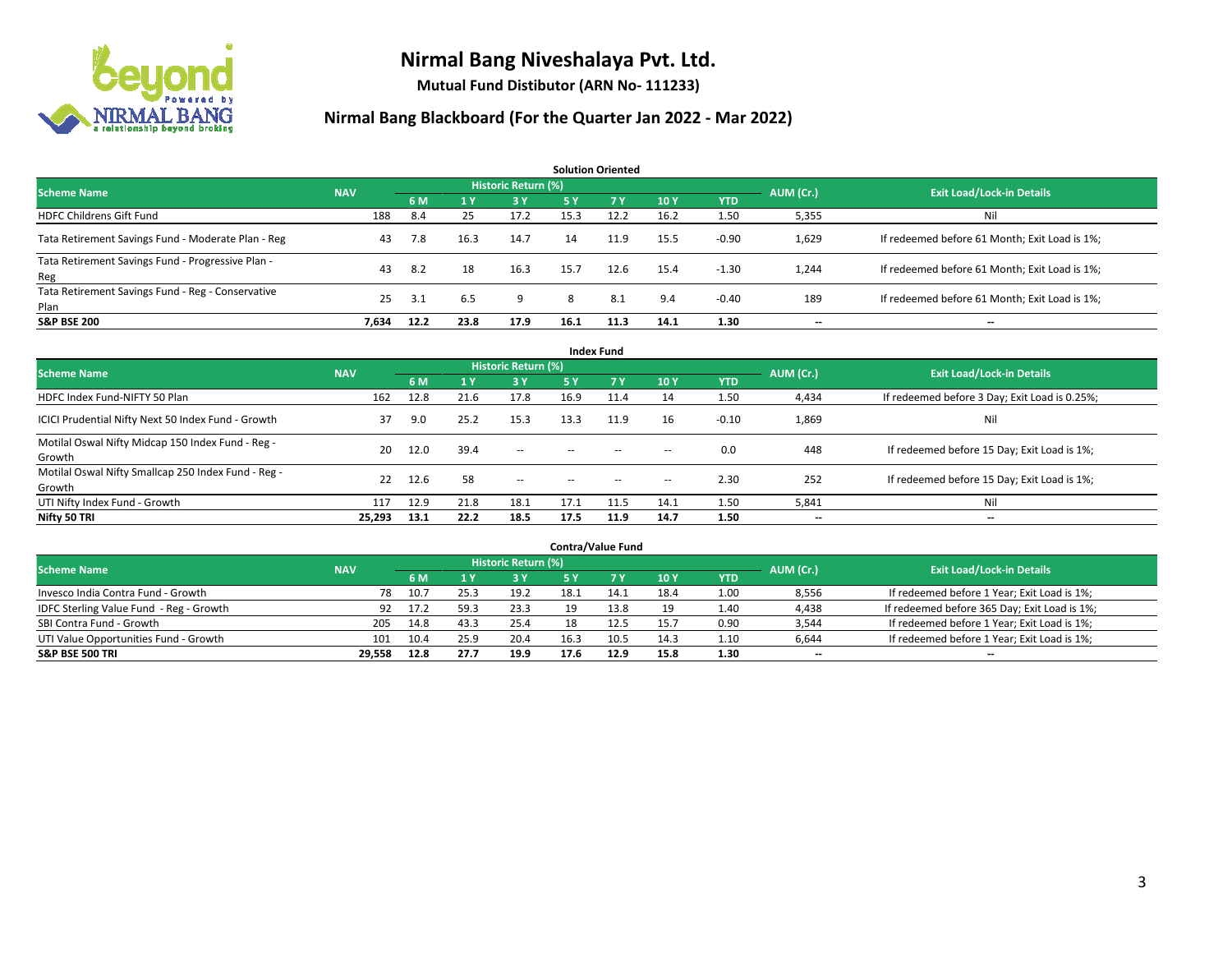

**Mutual Fund Distibutor (ARN No- 111233)**

| Sector/Thematic                                                           |            |        |      |                     |                          |        |       |            |                          |                                               |  |  |
|---------------------------------------------------------------------------|------------|--------|------|---------------------|--------------------------|--------|-------|------------|--------------------------|-----------------------------------------------|--|--|
| <b>Scheme Name</b>                                                        | <b>NAV</b> |        |      | Historic Return (%) |                          |        |       |            | AUM (Cr.)                | <b>Exit Load/Lock-in Details</b>              |  |  |
|                                                                           |            | 6 M    | 1V   | 3Y                  | 5 Y                      | 7Y     | 10Y   | <b>YTD</b> |                          |                                               |  |  |
| Aditya Birla Sun Life PSU Equity Fund - Reg - Growth                      | 14         | 10.9   | 39.5 | $\sim$ $-$          |                          |        | --    | 5.60       | 829                      | If redeemed before 30 Day; Exit Load is 1%;   |  |  |
| Canara Robeco Consumer Trends Fund - Reg -<br>Growth                      | 67         | 11.8   | 25   | 21.3                | 19.7                     | 14.4   | 18.6  | 0.70       | 773                      | If redeemed before 1 Year: Exit Load is 1%:   |  |  |
| Edelweiss Recently Listed IPO Fund - Reg - Growth                         | 21         | 14.6   | 50.1 | 34.9                | $\overline{\phantom{a}}$ |        | --    | $-1.40$    | 1,091                    | If redeemed before 180 Day; Exit Load is 2%;  |  |  |
| Mirae Asset Great Consumer Fund - Growth                                  | 55         | 10.6   | 25.8 | 17.3                | 18.9                     | 14     | 18.3  | $-0.50$    | 1,633                    | If redeemed before 1 Year; Exit Load is 1%;   |  |  |
| <b>ICICI Prudential Technology Fund - Growth</b>                          | 163        | 22.8   | 57.3 | 39.9                | 33.4                     | 21.2   | 25.7  | $-6.20$    | 7,909                    | If redeemed before 15 Day; Exit Load is 1%;   |  |  |
| Nippon India Pharma Fund - Reg - Growth                                   | 291        | $-6.2$ | 15.5 | 24.6                | 17.1                     | 12.4   | 18.3  | $-7.20$    | 5,397                    | If redeemed before 1 Month; Exit Load is 1%;  |  |  |
| BNP Paribas India Consumption Fund - Reg - Growth                         | 20         | 10.8   | 24.3 | 22                  | $\overline{\phantom{a}}$ | $\sim$ | $\!-$ | 1.70       | 872                      | If redeemed before 12 Month; Exit Load is 1%; |  |  |
| ICICI Prudential Banking and Financial Services Fund -<br>Retail - Growth | 85         | 4.5    | 23.7 | 11.6                | 13.9                     | 11.7   | 18.4  | 4.60       | 4,700                    | If redeemed before 15 Day; Exit Load is 1%;   |  |  |
| <b>S&amp;P BSE 500 TRI</b>                                                | 29,558     | 12.8   | 27.7 | 19.9                | 17.6                     | 12.9   | 15.8  | 1.30       | $\overline{\phantom{a}}$ | $\overline{\phantom{a}}$                      |  |  |

| <b>Dynamic Asset Allocation Funds</b>            |            |     |      |                     |                          |                          |                          |            |           |                                               |  |  |  |
|--------------------------------------------------|------------|-----|------|---------------------|--------------------------|--------------------------|--------------------------|------------|-----------|-----------------------------------------------|--|--|--|
| <b>Scheme Name</b>                               | <b>NAV</b> |     |      | Historic Return (%) |                          |                          |                          |            | AUM (Cr.) | <b>Exit Load/Lock-in Details</b>              |  |  |  |
|                                                  |            | 6 M |      | $-3V$               | 5 Y                      | 7 <sup>V</sup>           | 10Y                      | <b>YTD</b> |           |                                               |  |  |  |
| ICICI Prudential Balanced Advantage Fund - Reg - | 49         | 6.8 | 14.2 | 12.9                | 11.5                     | 10.1                     | 13.8                     | 0.80       | 37,879    | If redeemed before 1 Year; Exit Load is 1%;   |  |  |  |
| Growth                                           |            |     |      |                     |                          |                          |                          |            |           |                                               |  |  |  |
| Nippon India Balanced Advantage Fund - Reg -     | 122        | 4.2 | 14.1 | 11.8                | 11.5                     | 8.9                      | 13.3                     | 0.50       | 5,541     | If redeemed before 12 Month; Exit Load is 1%; |  |  |  |
| Growth                                           |            |     |      |                     |                          |                          |                          |            |           |                                               |  |  |  |
| Tata Balanced Advantage Fund - Reg - Growth      | 15         | 6.2 | 14.4 | $\sim$              | $- -$                    | $\overline{\phantom{a}}$ | $\overline{\phantom{a}}$ | 0.60       | 4,196     | If redeemed before 90 Day; Exit Load is 1%;   |  |  |  |
| Edelweiss Balanced Advantage Fund - Growth       | 36         | 7.3 | 16   | 16.7                | 14.2                     | 10.1                     | 12.1                     | 0.30       | 7,048     | If redeemed before 365 Day; Exit Load is 1%;  |  |  |  |
| Kotak Balanced Advantage Fund - Reg - Growth     | 15         | 5.1 | 11.4 |                     | $\overline{\phantom{a}}$ | $- -$                    | $\overline{\phantom{a}}$ | 0.20       | 12,750    | If redeemed before 1 Year; Exit Load is 1%;   |  |  |  |
| NIFTY 50 Hybrid Composite Debt 65:35 Index       | 14.683     | 9.2 | 15.7 | 15.9                | 14.4                     |                          | 12.9                     | 0.90       | $- -$     | $\overline{\phantom{a}}$                      |  |  |  |

| <b>Hybrid Aggressive</b>                        |            |     |      |                     |      |     |      |            |                          |                                               |  |  |  |
|-------------------------------------------------|------------|-----|------|---------------------|------|-----|------|------------|--------------------------|-----------------------------------------------|--|--|--|
| <b>Scheme Name</b>                              | <b>NAV</b> |     |      | Historic Return (%) |      |     |      |            | AUM (Cr.)                | <b>Exit Load/Lock-in Details</b>              |  |  |  |
|                                                 |            | 6 M |      | 3 Y                 | 5 Y  |     | 10Y  | <b>YTD</b> |                          |                                               |  |  |  |
| Canara Robeco Equity Hybrid Fund - Growth       | 249        | 9.0 | 20.4 | 18.1                | 15.2 |     | 15.5 | 0.80       | 7,297                    | If redeemed before 1 Year; Exit Load is 1%;   |  |  |  |
| DSP Equity & Bond Fund - Growth                 | 238        | 6.6 | 20.8 | 18.7                |      |     | 14.5 | $-0.20$    | 7,641                    | If redeemed before 12 Month; Exit Load is 1%; |  |  |  |
| SBI Equity Hybrid Fund - Growth                 | 203        | 9.0 | 20.3 | 16.8                | 14.6 |     | 16.3 | 0.0        | 48,794                   | If redeemed before 12 Month; Exit Load is 1%; |  |  |  |
| Mirae Asset Hybrid - Equity Fund - Reg - Growth | 22         | 8.7 |      | 16.8                | 14.9 | $-$ | --   | 0.80       | 6,450                    | If redeemed before 1 Year; Exit Load is 1%;   |  |  |  |
| NIFTY 50 Hybrid Composite Debt 65:35 Index      | 14.683     | 9.2 | 15.7 | 15.9                | 14.4 |     | 12.9 | 0.90       | $\overline{\phantom{a}}$ | $\overline{\phantom{a}}$                      |  |  |  |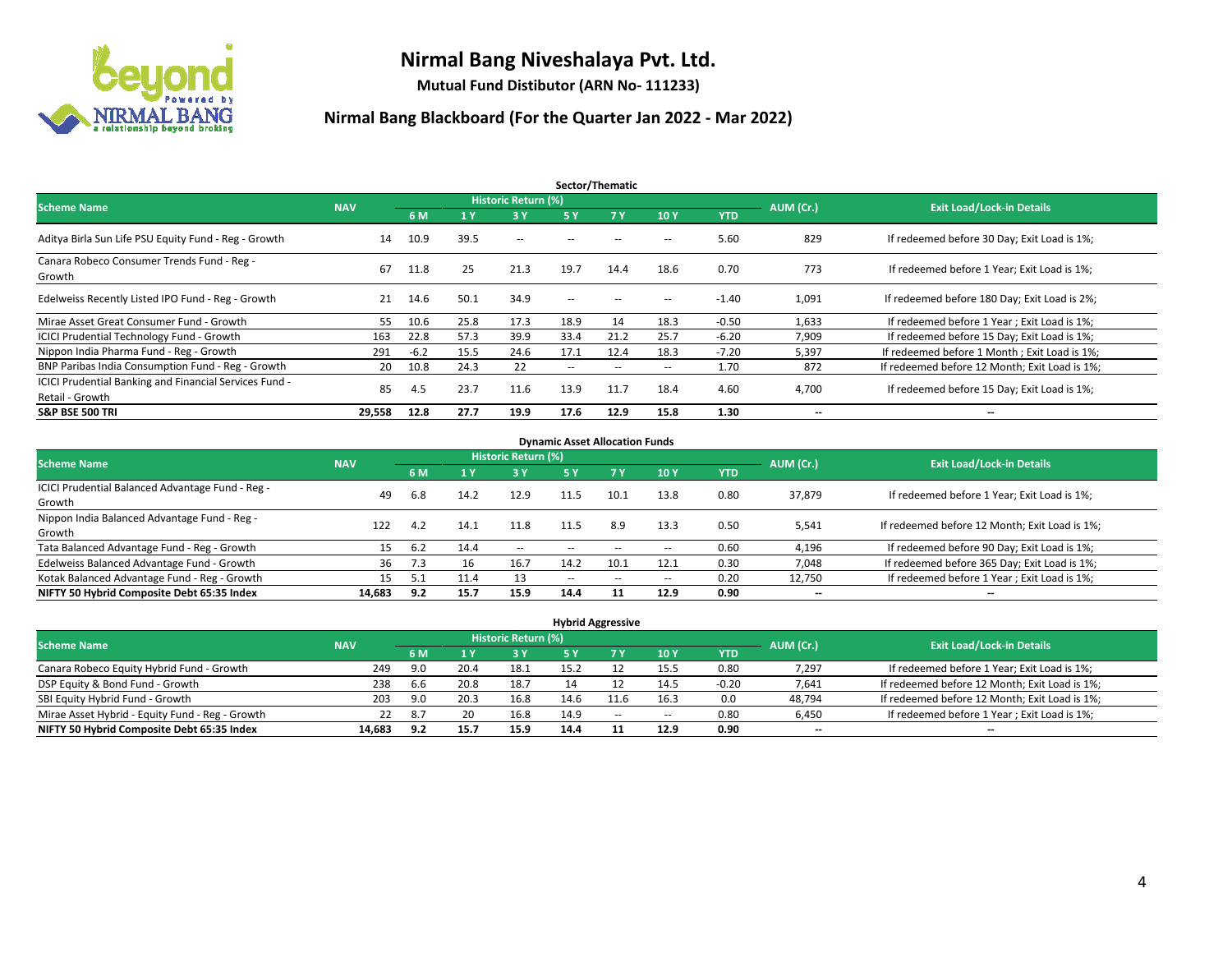

**Mutual Fund Distibutor (ARN No- 111233)**

| <b>Multi-Asset Allocation Funds</b>                |            |      |      |                            |               |        |                          |            |                          |                                               |  |  |  |
|----------------------------------------------------|------------|------|------|----------------------------|---------------|--------|--------------------------|------------|--------------------------|-----------------------------------------------|--|--|--|
| <b>Scheme Name</b>                                 | <b>NAV</b> |      |      | <b>Historic Return (%)</b> |               |        |                          |            | AUM (Cr.)                | <b>Exit Load/Lock-in Details</b>              |  |  |  |
|                                                    |            | 6 M  |      | <b>3 Y</b>                 | 5 Y           | 7 Y.   | 10Y                      | <b>YTD</b> |                          |                                               |  |  |  |
| HDFC Multi - Asset Fund - Growth                   | 48         | 7.7  | 16.7 | 15.7                       | 11.2          | 9.9    | 10.7                     | 0.40       | 1,396                    | If redeemed before 12 Month; Exit Load is 1%; |  |  |  |
| Nippon India Multi Asset Fund - Reg - Growth       | 13         |      | 15.4 | $\sim$                     | $\sim$ $\sim$ | $-$    | $\sim$                   | $-0.50$    | 1,195                    | If redeemed before 1 Year; Exit Load is 1%;   |  |  |  |
| Tata Multi Asset Opportunities Fund - Reg - Growth | 16         | -8.4 | 20.4 | $\sim$                     | $\sim$        | $\sim$ | $\overline{\phantom{a}}$ | 1.10       | 1,213                    | If redeemed before 365 Day; Exit Load is 1%;  |  |  |  |
| NIFTY 50 Hybrid Composite Debt 65:35 Index         | 14,683     | 9.2  | 15.7 | 15.9                       | 14.4          | 11     | 12.9                     | 0.90       | $\overline{\phantom{a}}$ | --                                            |  |  |  |

|                                               |            |        |        |                            |      | Gold |     |            |           |                                                                  |
|-----------------------------------------------|------------|--------|--------|----------------------------|------|------|-----|------------|-----------|------------------------------------------------------------------|
| <b>Scheme Name</b>                            | <b>NAV</b> |        |        | <b>Historic Return (%)</b> |      |      |     |            | AUM (Cr.) | <b>Exit Load/Lock-in Details</b>                                 |
|                                               |            | 6 M    |        | 3 Y                        | ς γ  |      | 10Y | <b>YTD</b> |           |                                                                  |
| <b>HDFC Gold Fund - Growth</b>                |            | 0.1    | $-3.6$ | 13.1                       | 9.2  |      | 4.4 | 0.70       | 1,295     | If redeemed before 6 Months; Exit Load is 2%; If redeemed bet. 6 |
|                                               |            |        |        |                            |      | b.b  |     |            |           | Months to 12 Months; Exit Load is 1%;                            |
| Kotak Gold Fund - Reg - Growth                | 20         | $-0.2$ | -3.5   | 13.8                       | 9.8  | 6.7  | 4.3 | 0.10       | 1,170     | If redeemed before 1 Year; Exit Load is 1%;                      |
| Nippon India Gold Savings Fund - Reg - Growth | 20         | 0.2    | -3.6   | 13.1                       | 8.9  | 6.4  | 4.2 | 0.80       | 1,442     | If redeemed before 15 Day; Exit Load is 1%;                      |
| <b>Prices of Gold</b>                         | 48.458     | 0.9    |        | 14.6                       | 10.8 | 8.1  | 5.9 | 1.20       | $- -$     | $\overline{\phantom{a}}$                                         |

| <b>Arbitrage Fund</b>                      |            |                                  |     |     |     |     |  |     |            |        |                                                 |  |  |  |
|--------------------------------------------|------------|----------------------------------|-----|-----|-----|-----|--|-----|------------|--------|-------------------------------------------------|--|--|--|
| <b>Scheme Name</b>                         | AUM (Cr.)  | <b>Exit Load/Lock-in Details</b> |     |     |     |     |  |     |            |        |                                                 |  |  |  |
|                                            | <b>NAV</b> |                                  | 1 M | : M | 6 M |     |  | 3 Y | <b>YTD</b> |        |                                                 |  |  |  |
| IDFC Arbitrage Fund - Reg - Growth         |            | 26                               | 4.1 |     | 3.3 | 3.8 |  | 4.5 | 5.40       | 5,603  | If redeemed before 1 Month; Exit Load is 0.25%; |  |  |  |
| Kotak Equity Arbitrage Fund - Reg - Growth |            | 30                               | 4.4 | 4.  | 3.b |     |  | 4.8 | 5.60       | 24.642 | If redeemed before 30 Day; Exit Load is 0.25%;  |  |  |  |
| Tata Arbitrage Fund - Reg - Growth         |            |                                  |     |     | 3.2 |     |  |     | 4.80       | 11.119 | If redeemed before 30 Day; Exit Load is 0.25%;  |  |  |  |
| Nippon India Arbitrage Fund - Reg - Growth |            |                                  | 4.2 |     |     |     |  | 4.7 | 5.50       | 11,596 | If redeemed before 1 Month; Exit Load is 0.25%; |  |  |  |

| <b>Overnight Fund</b>                               |                          |     |     |                            |     |     |                          |                 |                          |                                  |  |  |  |  |
|-----------------------------------------------------|--------------------------|-----|-----|----------------------------|-----|-----|--------------------------|-----------------|--------------------------|----------------------------------|--|--|--|--|
| <b>Scheme Name</b>                                  | <b>NAV</b>               |     |     | <b>Historic Return (%)</b> |     |     | <b>YTM</b>               | Avg             | AUM (Cr.)                | <b>Exit Load/Lock-in Details</b> |  |  |  |  |
|                                                     |                          | 1W  | 2 W | 1 M                        | 3 M | 1Y  |                          | <b>Maturity</b> |                          |                                  |  |  |  |  |
| Aditya Birla Sun Life Overnight Fund - Reg - Growth | 1.138                    | 3.6 | 3.4 | 3.3                        | 3.3 | 3.1 | 3.53                     | 0.00            | 11,843                   | Nil                              |  |  |  |  |
| IDFC Overnight Fund - Reg - Growth                  | 1,123                    | 3.6 | 3.4 | 3.3                        | 3.2 | 3.1 | 3.47                     | 0.01            | 1,467                    | Nil                              |  |  |  |  |
| Tata Overnight Fund - Reg - Growth                  | 1,111                    | 3.6 | 3.4 | 3.4                        | 3.2 |     | 3.48                     | 0.01            | 1,999                    | Nil                              |  |  |  |  |
| Nippon India Overnight Fund - Reg - Growth          | 113                      | 3.6 | 3.4 | 3.3                        |     |     | 3.43                     | 0.01            | 6,705                    | Nil                              |  |  |  |  |
| <b>CRISIL Liquid Fund Index</b>                     | $\overline{\phantom{a}}$ | 2.9 | 3.3 | 3.7                        | 3.7 | 3.6 | $\overline{\phantom{a}}$ | $- -$           | $\overline{\phantom{a}}$ | $-$                              |  |  |  |  |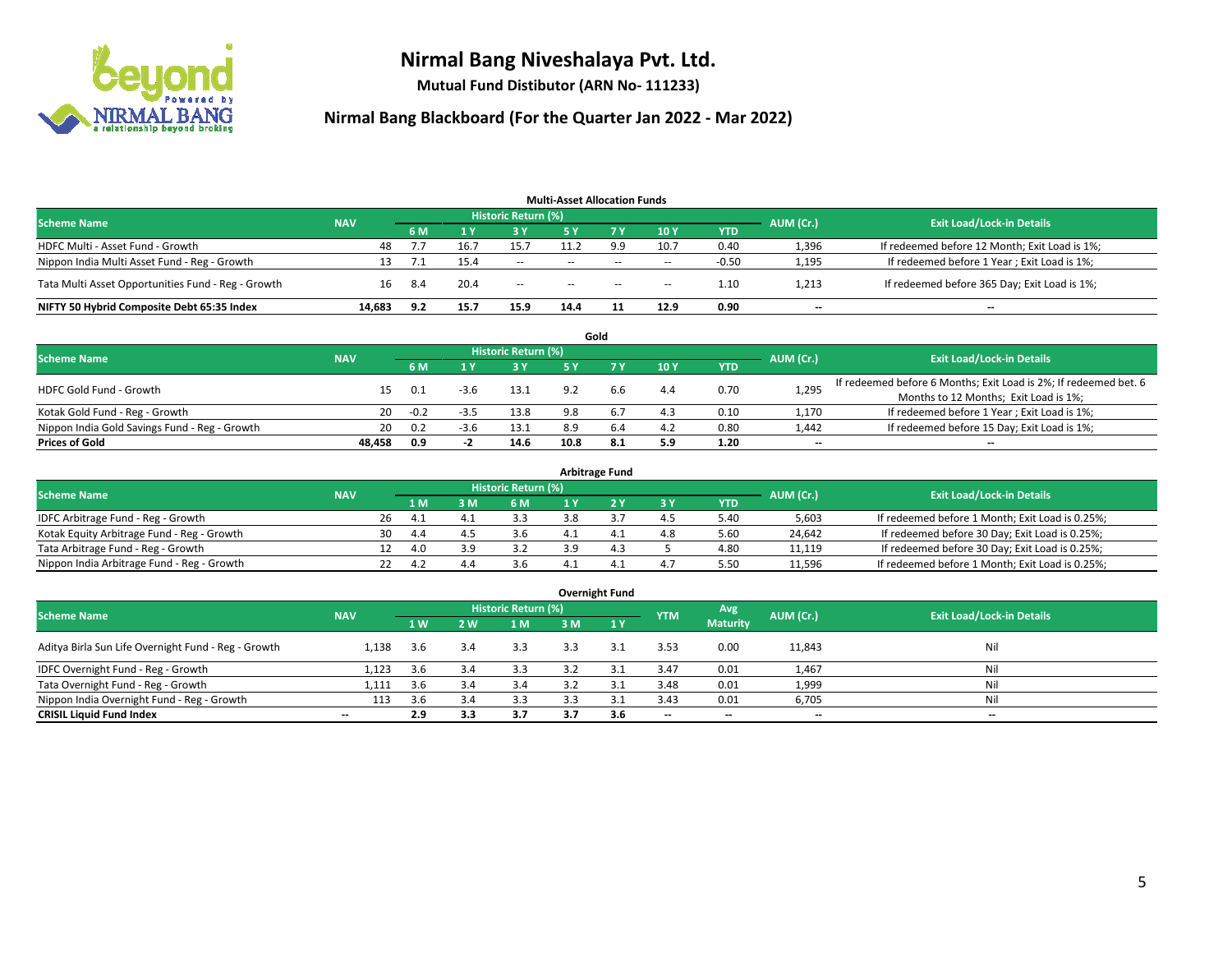

**Mutual Fund Distibutor (ARN No- 111233)**

| <b>Liquid Funds</b>                              |                          |                |     |                            |     |     |                          |                          |           |                                  |  |  |  |
|--------------------------------------------------|--------------------------|----------------|-----|----------------------------|-----|-----|--------------------------|--------------------------|-----------|----------------------------------|--|--|--|
| <b>Scheme Name</b>                               | <b>NAV</b>               |                |     | <b>Historic Return (%)</b> |     |     | <b>YTM</b>               | Avg                      | AUM (Cr.) | <b>Exit Load/Lock-in Details</b> |  |  |  |
|                                                  |                          | 1 <sub>W</sub> | 2 W | 1 M                        | 3 M |     |                          | <b>Maturity</b>          |           |                                  |  |  |  |
| Aditya Birla Sun Life Liquid Fund - Reg - Growth | 338                      | 2.4            |     | 3.5                        |     |     | 3.74                     | 0.12                     | 28,408    | *Ref Footnote                    |  |  |  |
| ICICI Prudential Liquid Fund - Reg - Growth      | 311                      | 2.5            |     | 3.4                        |     |     | 3.74                     | 0.10                     | 32,834    | *Ref Footnote                    |  |  |  |
| Kotak Liquid Fund - Reg - Growth                 | 4,250                    | 2.5            | 2.9 | 3.4                        |     |     | 3.65                     | 0.12                     | 31,096    | *Ref Footnote                    |  |  |  |
| Nippon India Liquid Fund - Reg - Growth          | 5,129                    | 2.6            |     |                            |     |     | 3.7                      | 0.12                     | 23,456    | *Ref Footnote                    |  |  |  |
| Mahindra Manulife Liquid Fund - Reg - Growth     | 1.365                    | 2.7            |     | 3.5                        |     |     | 3.75                     | 0.08                     | 1,563     | *Ref Footnote                    |  |  |  |
| <b>CRISIL Liquid Fund Index</b>                  | $\overline{\phantom{a}}$ | 2.9            | 3.3 | 3.7                        | 3.7 | 3.6 | $\overline{\phantom{a}}$ | $\overline{\phantom{a}}$ | $- -$     | $- -$                            |  |  |  |

| <b>Ultra Short Fund</b>                           |            |      |     |                            |     |           |                          |                          |           |                                  |  |  |  |
|---------------------------------------------------|------------|------|-----|----------------------------|-----|-----------|--------------------------|--------------------------|-----------|----------------------------------|--|--|--|
| <b>Scheme Name</b>                                | <b>NAV</b> |      |     | <b>Historic Return (%)</b> |     |           | <b>YTM</b>               | Avg                      | AUM (Cr.) | <b>Exit Load/Lock-in Details</b> |  |  |  |
|                                                   |            | 1 M  | 3 M | 6 M                        |     | <b>3Y</b> |                          | <b>Maturity</b>          |           |                                  |  |  |  |
| HDFC Ultra Short Term Fund - Reg - Growth         | 12         | 3.8  |     | 3.3                        |     | 5.8       | 4.24                     | 0.42                     | 13,643    | Nil                              |  |  |  |
| ICICI Prudential Ultra Short Term Fund - Growth   | 22         | 4.4  |     | 3.7                        | 4.1 | 6.2       | 4.45                     | 0.32                     | 11,500    | Nil                              |  |  |  |
| UTI Ultra Short Term Fund - Growth                | 3,437      | -3.5 |     | 8.6                        | 6.2 | 4.8       | 4.05                     | 0.30                     | 2,161     | Nil                              |  |  |  |
| Aditya Birla Sun Life Savings Fund - Reg - Growth | 437        | 4.8  | 3.8 | 3.8                        | 4.1 | -6.3      | 4.69                     | 0.64                     | 14,743    | Nil                              |  |  |  |
| <b>NIFTY Ultra Short Duration Debt Index</b>      | 4,397      | 4.3  | 3.9 | 3.9                        |     | 5.7       | $\overline{\phantom{a}}$ | $\overline{\phantom{a}}$ | $- -$     | $- -$                            |  |  |  |

| <b>Money Market Fund</b>                         |            |     |     |                            |     |     |            |                          |           |                                               |  |  |  |
|--------------------------------------------------|------------|-----|-----|----------------------------|-----|-----|------------|--------------------------|-----------|-----------------------------------------------|--|--|--|
| <b>Scheme Name</b>                               | <b>NAV</b> |     |     | <b>Historic Return (%)</b> |     |     | <b>YTM</b> | Avg                      | AUM (Cr.) | <b>Exit Load/Lock-in Details</b>              |  |  |  |
|                                                  |            | 1 M | 3 M | 6 M                        | 1 Y | 3Y  |            | <b>Maturity</b>          |           |                                               |  |  |  |
| Aditya Birla Sun Life Money Manager Fund - Reg - | 294        | 4.3 | 3.8 | 3.7                        | 4   | 6.1 | 4.21       | 0.35                     | 16,014    | Nil                                           |  |  |  |
| Growth                                           |            |     |     |                            |     |     |            |                          |           |                                               |  |  |  |
| SBI Savings Fund - Growth                        | 33         | 3.6 |     | 3.2                        | 3.4 |     | 4.07       | 0.27                     | 23,354    | If redeemed before 3 Days; Exit Load is 0.1%; |  |  |  |
| HDFC Money Market Fund - Growth                  | 4,554      | 4.0 |     | 3.6                        | 3.9 |     | 4.05       | 0.28                     | 14,598    | Nil                                           |  |  |  |
| Nippon India Money Market Fund - Reg - Growth    | 3,294      | 4.2 | 3.8 | 3.7                        | 3.9 |     | 4.05       | 0.30                     | 8,215     | Nil                                           |  |  |  |
| Tata Money Market Fund - Reg - Growth            | 3,754      | 4.2 | 3.8 | 3.7                        |     |     | 4.08       | 0.25                     | 6,478     | Nil                                           |  |  |  |
| <b>CRISIL Liquid Fund Index</b>                  | $- -$      | 3.7 | 3.7 | 3.6                        | 3.6 | 4.9 | $-$        | $\overline{\phantom{a}}$ | $- -$     | $-$                                           |  |  |  |

| <b>Short Term Fund</b>                      |            |    |       |  |                     |     |  |            |                 |           |                                  |  |  |  |
|---------------------------------------------|------------|----|-------|--|---------------------|-----|--|------------|-----------------|-----------|----------------------------------|--|--|--|
| Scheme Name                                 | <b>NAV</b> |    |       |  | Historic Return (%) |     |  | <b>YTM</b> | Avg             | AUM (Cr.) | <b>Exit Load/Lock-in Details</b> |  |  |  |
|                                             |            |    | 1 M I |  | 6 M                 |     |  |            | <b>Maturity</b> |           |                                  |  |  |  |
| HDFC Short Term Debt Fund - Growth          |            | 26 | 0.9   |  |                     |     |  | 5.33       | 3.07            | 18,229    | Nil                              |  |  |  |
| Nippon India Short Term Fund - Reg - Growth |            | 42 |       |  | 3.8                 |     |  | 5.39       | 2.35            | 9,692     | Nil                              |  |  |  |
| ICICI Prudential Short Term Fund - Growth   |            | 48 | 0.7   |  |                     | 3.Õ |  | 5.34       | 4.13            | 22.059    | Nil                              |  |  |  |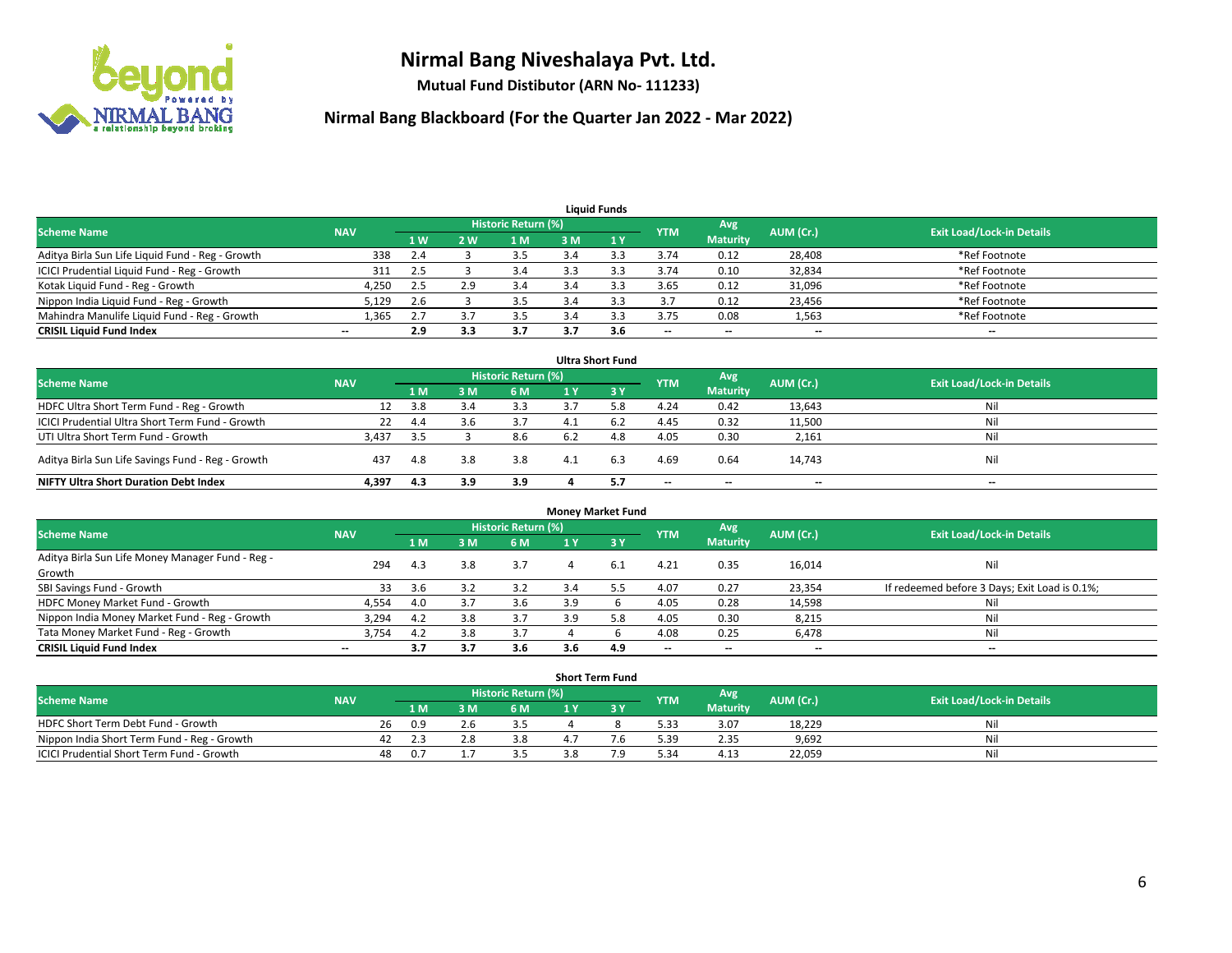

**Mutual Fund Distibutor (ARN No- 111233)**

| <b>Low Duration Fund</b>                          |            |     |     |                            |     |       |            |                 |           |                                  |  |  |  |
|---------------------------------------------------|------------|-----|-----|----------------------------|-----|-------|------------|-----------------|-----------|----------------------------------|--|--|--|
| <b>Scheme Name</b>                                | <b>NAV</b> |     |     | <b>Historic Return (%)</b> |     |       | <b>YTM</b> | Avg             | AUM (Cr.) | <b>Exit Load/Lock-in Details</b> |  |  |  |
|                                                   |            | 1 M | 3M  | 6 M                        | 1 Y | $-3V$ |            | <b>Maturity</b> |           |                                  |  |  |  |
| <b>HDFC Low Duration Fund - Growth</b>            | 47         | 3.3 | 2.8 | 3.4                        |     | 6.5   | 4.79       | 2.14            | 19,527    | Nil                              |  |  |  |
| ICICI Prudential Savings Fund - Reg - Growth      | 431        | 3.6 |     | 3.8                        | 3.9 | 6.9   | 4.81       | 5.09            | 26,625    | Nil                              |  |  |  |
| Nippon India Low Duration Fund - Reg - Growth     | 3,023      | 4.3 | 3.4 | 3.6                        | 4.3 |       | 4.8        | 0.81            | 9,905     | Nil                              |  |  |  |
| Mirae Asset Savings Fund - Regular Savings Plan - | 1.829      | 3.0 | 2.7 | 2.8                        | 3.2 |       | 4.11       | 0.58            | 881       | Nil                              |  |  |  |
| Growth                                            |            |     |     |                            |     |       |            |                 |           |                                  |  |  |  |
| Kotak Low Duration Fund - Std - Growth            | 2,711      | 3.9 | 2.6 | 3.5                        |     | 6.4   | 4.83       | 2.08            | 10,161    | Nil                              |  |  |  |

| <b>Banking &amp; PSU Bond Funds</b>                 |            |    |     |  |                     |  |        |            |                 |           |                                  |  |  |  |
|-----------------------------------------------------|------------|----|-----|--|---------------------|--|--------|------------|-----------------|-----------|----------------------------------|--|--|--|
| <b>Scheme Name</b>                                  | <b>NAV</b> |    |     |  | Historic Return (%) |  |        | <b>YTM</b> | Avg             | AUM (Cr.) | <b>Exit Load/Lock-in Details</b> |  |  |  |
|                                                     |            |    | 1 M |  | 6 M                 |  |        |            | <b>Maturity</b> |           |                                  |  |  |  |
| HDFC Banking and PSU Debt Fund - Reg - Growth       |            | 19 | 0.3 |  | 3.3                 |  |        | 5.49       | 3.84            | 8,823     | Nil                              |  |  |  |
| Tata Banking & PSU Debt Fund - Reg - Growth         |            |    |     |  | 3.6                 |  | $\sim$ | 5.22       | 2.47            | 437       | Nil                              |  |  |  |
| Kotak Banking and PSU Debt Fund - Reg - Growth      |            |    | 0.8 |  |                     |  |        | 5.64       | 4.87            | 9,255     | Nil                              |  |  |  |
| Nippon India Banking & PSU Debt Fund - Reg - Growth |            |    |     |  | 3.8                 |  |        | 5.23       | 3.00            | 6,156     | Nil                              |  |  |  |

| <b>Corporate Bond Funds</b>                         |            |        |    |                            |     |      |            |                        |           |                                  |  |
|-----------------------------------------------------|------------|--------|----|----------------------------|-----|------|------------|------------------------|-----------|----------------------------------|--|
| <b>Scheme Name</b>                                  | <b>NAV</b> |        |    | <b>Historic Return (%)</b> |     |      | <b>YTM</b> | Avg<br><b>Maturity</b> | AUM (Cr.) | <b>Exit Load/Lock-in Details</b> |  |
|                                                     |            | 1 M    | ١M | 6 M                        | 1 Y | -3 Y |            |                        |           |                                  |  |
| ICICI Prudential Corporate Bond Fund - Reg - Growth | 24         | $-0.6$ |    | 3.8                        |     | 7.9  | 5.32       | 6.59                   | 19,104    | Nil                              |  |
| IDFC Corporate Bond Fund - Reg - Growth             | 16         | 2.4    |    | 3.4                        | 4.1 |      | 5.23       | 2.22                   | 19,999    | Nil                              |  |
| HDFC Corporate Bond Fund - Growth                   | 26         | $-0.1$ |    | 3.8                        |     | 8.5  | 5.49       | 4.47                   | 28,109    | Nil                              |  |
| Kotak Corporate Bond Fund - Std - Growth            | 3,011      | 2.6    |    |                            |     |      | 5.24       | 3.08                   | 10,768    | Nil                              |  |
| Axis Corporate Debt Fund - Reg - Growth             | 14         | 3.3    |    | 3.6                        |     | 6.9  | 5.24       | 2.50                   | 4,697     | Nil                              |  |

| <b>Credit Risk Fund</b>                           |            |    |                            |     |     |     |      |            |                 |           |                                                                       |  |
|---------------------------------------------------|------------|----|----------------------------|-----|-----|-----|------|------------|-----------------|-----------|-----------------------------------------------------------------------|--|
| <b>Scheme Name</b>                                | <b>NAV</b> |    | <b>Historic Return (%)</b> |     |     |     |      |            | Avg             | AUM (Cr.) | <b>Exit Load/Lock-in Details</b>                                      |  |
|                                                   |            |    | 1 M                        | 3 M | 6 M | 1 Y | 2.3V | <b>YTM</b> | <b>Maturity</b> |           |                                                                       |  |
| <b>ICICI Prudential Credit Risk Fund - Growth</b> |            | 25 | 5.1                        |     | 5.1 | 6.4 | 8.5  | 6.88       | 2.73            | 8,416     | If redeemed before 1 Year; Exit Load is 1%;                           |  |
| HDFC Credit Risk Debt Fund - Reg - Growth         |            | 19 | 3.6                        | 4.6 |     | 6.8 | 8.8  | 6.63       | 3.38            | 8,979     | If redeemed before 12 Month; Exit Load is 1%; If redeemed bet. 12     |  |
|                                                   |            |    |                            |     |     |     |      |            |                 |           | Month to 18 Month; Exit Load is 0.5%;                                 |  |
|                                                   |            |    |                            |     |     |     |      |            |                 |           | If redeemed before 12 Month; Exit Load is 3%; If redeemed bet. 12     |  |
| SBI Credit Risk Fund - Growth                     |            | 36 | 3.9                        | 3.4 | 4.6 | 5.2 |      | 6.18       | 2.15            |           | 3,289 Month to 24 Month; Exit Load is 1.5%; If redeemed bet. 24 Month |  |
|                                                   |            |    |                            |     |     |     |      |            |                 |           | to 36 Month; Exit Load is 0.75%;                                      |  |